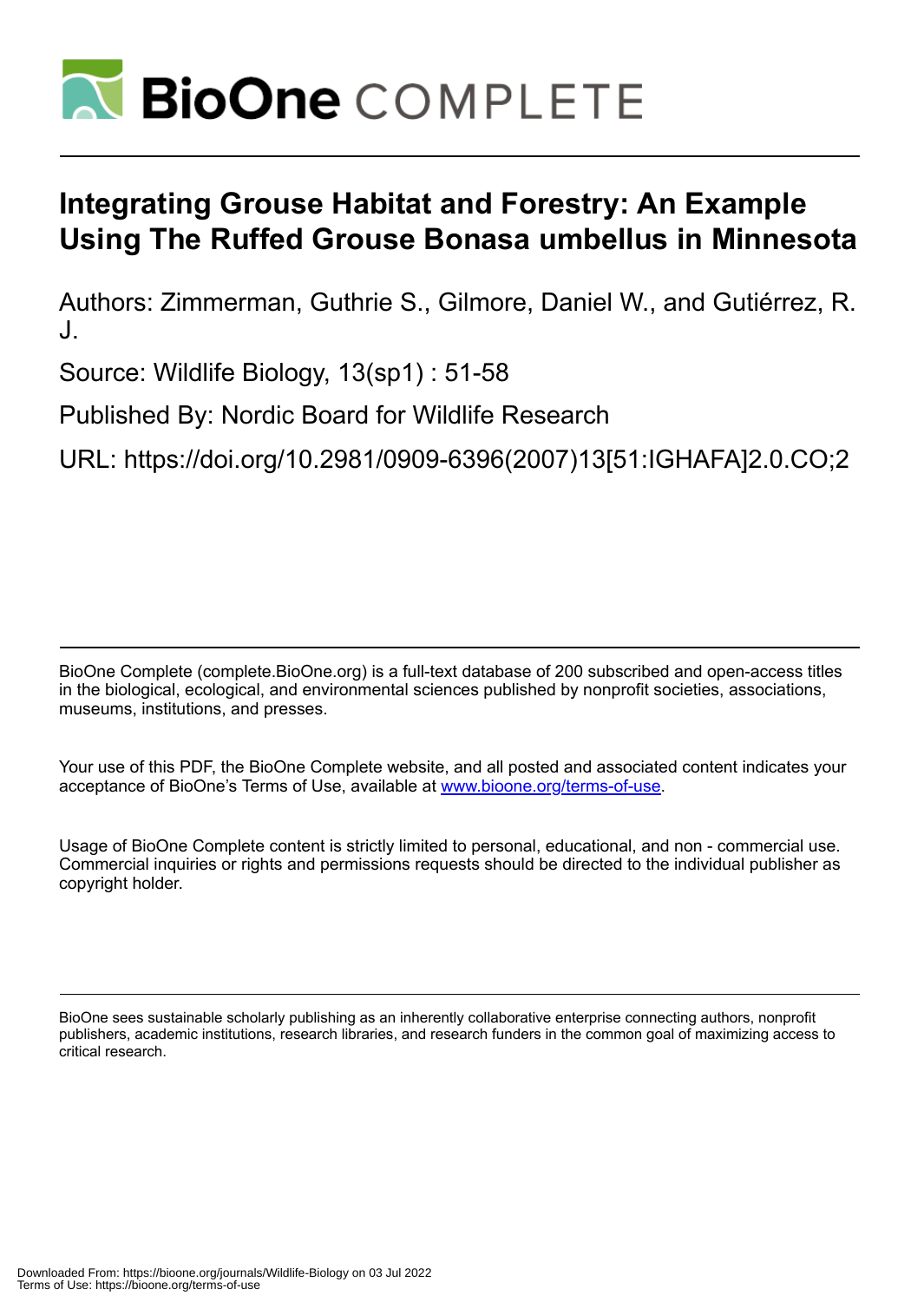# Integrating grouse habitat and forestry: an example using the ruffed grouse *Bonasa umbellus* in Minnesota

#### Guthrie S. Zimmerman, Daniel W. Gilmore & R.J. Gutiérrez

Zimmerman, G.S., Gilmore, D.W. & Gutiérrez, R.J. 2007: Integrating grouse habitat and forestry: an example using the ruffed grouse Bonasa umbellus in Minnesota. - Wildl. Biol. 13 (Suppl. 1): 51-58.

We quantified forest stand attributes at ruffed grouse Bonasa umbellus drumming display sites to develop tree stocking guides as a tool for guiding ruffed grouse management. We estimated tree density and basal area surrounding grouse drumming sites and compared these with unused sites. We used model selection to assess predictions about whether tree density and basal area surrounding drumming sites varied by site classification (primary drumming site, alternate site, unused site) or forest type. We plotted the predicted values from the best model on tree stocking guides, which are tools commonly used by forest managers. Tree density and basal area varied by site classification and by forest type. Our results show that stem density was higher and basal area lower at both primary and alternate drumming sites compared to unused sites in all forest types. We also found that grouse sites in aspenstandshadagreaterstemdensityandlowerbasalareathangrousesites in pine and spruce/fir stands. Incorporating these results into a tree stocking guide suggested that management for grouse in aspen stands should attempt tomaintainstandswithaveragestemdensityandbasalareaforthisspecies.In contrast, foresters who are managing for conifers and also wish to maintain some grouse habitat should favour wider spacing of trees in stands. Wider spacing will encourage the development of dense understory vegetation favoured by grouse as well as enhance the growth of quality saw-logs. Our study describes a method for incorporating habitat data on ruffed grouse and otherwildlife into tree stockingcharts, whichare commonlyusedtofacilitate management of forest stands.

Key words: basal area, Bonasa umbellus, drumming habitat, forest management, ruffed grouse, tree density, tree stocking guides

Guthrie S. Zimmerman\* & R.J. Gutiérrez, University of Minnesota, Department of Fisheries, Wildlife, and Conservation Biology, and the Cloquet Forestry Center, 200 Hodson Hall, St. Paul, Minnesota 55108, USA - email addresses: Guthrie.Zimmerman@fws.gov (Guthrie S. Zimmerman);  $gutiel$  $12$ @umn.edu (R.J. Gutiérrez)

Daniel W. Gilmore\*\*, University of Minnesota, Department of Forest Resources, 1861 Highway 169 East, Grand Rapids, Minnesota 55744, USA e-mail: dgilmore@umn.edu

#### Present addresses:

\*U.S. Fish and Wildlife Service, Division of Migratory Bird Management, 11510 American Holly Drive, Laurel, Maryland 20708, USA

\*\*Residents' Committee to Protect the Adirondacks, PO Box 27, 7 Ordway Lane, North Creek, New York 12853, USA

Corresponding author: Guthrie S. Zimmerman

 $\circ$  WILDLIFE BIOLOGY  $\cdot$  13:Suppl. 1 (2007) 51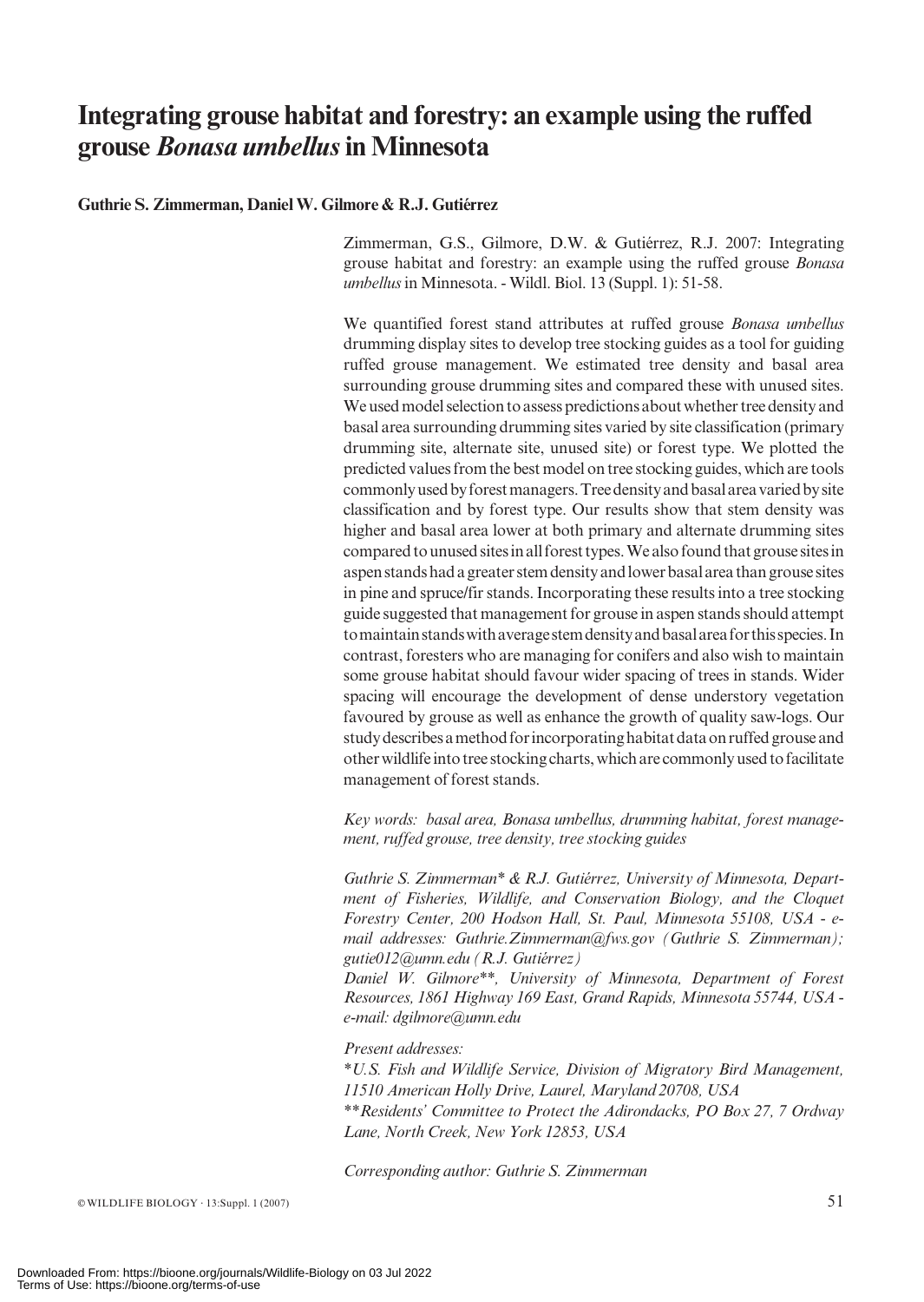The ruffed grouse *Bonasa umbellus* is an important game bird whose populations are responsive to forest management (Gullion & Alm 1983). Consequently, there have been many studies of its ecology, population trends and habitat use (e.g. Bump et al. 1947, Rusch & Keith 1971, Gullion 1984,Ruschet al. 2000). The ruffed grouse is a forest-dependent species that often exhibits population fluctuations of approximately 10-year duration (Gullion 1984). Male ruffed grouse have a unique breeding display called 'drumming', where a male produces a low-pitched sound by rapidly beating his wings back and forth. Air rushing to fill the vacuum created as the wings are pulled back generates a miniature sonic boom (Rusch et al. 2000). This display allows the bird to be detected in forests that are usually very dense. Most male ruffed grouse drum from an elevated display stage, usually a log, and this log marks the centre of their territory (Archibald 1975). In contrast to males, females are not easily detected. However, while they nest in a variety of forest types, the young, dense forests typically used by drumming males year-round are also believed to provide ideal habitat for non-breeding females, and for thoserearingbroods(Gullion&Alm1983,Ruschetal. 2000). Therefore, the absence of early seral stage forests appears to limit populations of this species (Rusch et al. 2000, Dessecker & McAuley 2001).

Although young seral stage forests are important habitats for ruffed grouse, forest stands used by ruffed grouse differ with respect to tree-species composition across their range. Conifer forests are important to the ruffed grouse in the eastern portion of its range, whereas aspen and mixed hardwood stands are more important throughout much of the rest of its range (Gullion & Alm 1983, Thompson & Fritzell 1988, Barber 1989, Wiggers et al. 1992). These range-wide differences in habitat use may be related to regional availability of snow roosts and alternative cover during the winter (Thompson & Fritzell 1988). Gullion (1984) showed that different age classes of aspen stands, particularly quaking Populus tremuloides and bigtooth P. grandidentata, are used by grouse for different purposes in Minnesota (Gullion & Alm 1983). Therefore, Gullion (1984) advocated managing for grouse by interspersing small ( $\sim$  4 ha) patches of aspen at various age classes across the landscape. However,Gullion(1990:183)laterhypothesizedthatruffed grouse could attain relatively high densities in ''…association with pine plantations'' in northern Minnesota if aspen comprised at least 10% of these plantations. However, he did not provide specific information on the structure (i.e. basal area and tree

density) of non-aspen stands that were used by ruffed grouse. In addition, we could find only one study occurring in the southern portion of the ruffed grouse's range (Wiggers et al. 1992) that quantified forest structure using stand attributes and could be easily incorporated directly into silvicultural prescriptions. To provide easily interpretable management guidelines for ruffed grouse, we quantified specific forest characteristics (e.g. tree density and basal area) associated with ruffed grouse drumming display locations in aspen, pine (red pine Pinus resinosa, jack pine P. banksiana and white pine P. strobes), and white spruce Picea glauca/balsam fir Abies balsamea forest stands using tree stocking guides (hereafter TSGs). TSGs are tools commonly used by foresters for developing and maintaining stand silvicultural prescriptions (Gingrich 1967, Ernst & Knapp 1985).

# Study area

We conducted our research on the Cloquet Forestry Center (CFC) in northeastern Minnesota, USA (46°31'N, 92°30'E), which encompassed 1,352 ha. The climate was warm and humid during the summer, and cold and dry during the winter (Tester 1997). Average annual precipitation was 800 mm during 1972-2002, with most (64%) precipitation falling during the growing season (May-September). The average daily low temperature during January between 1972 and 2002 was  $-18^{\circ}$ C and the average daily high temperature in July was  $27^{\circ}$ C. CFC had little topographic relief, with elevations ranging within 374- 394 m a.s.l.

CFC was characterized by a complex mosaic of forest-types, age classes, stand structures and other vegetation types (e.g. open fields and wetlands). Approximately 70% of CFC was upland forests and clearings, whereas 30% was lowland habitat (e.g. bogs and forested wetlands). Pine (mostly red and jack pine) and aspen were the dominant forest types, covering 28 and 16% of CFC, respectively. White spruce, balsam fir, red maple *Acer rubrum*, paper birch Betula papyrifera, tamarack Larix laricina, and red oak Quercus rubra were also common tree species throughout the forest. Beaked hazel Corylus cornuta was the dominant shrub cover in closed-canopy forests. Other common shrubs included Juneberry Amelanchier spp., pin cherry Prunus pennsylvanica, chokecherryP.virginiana,andalderAlnusspp.Ruffed grouse inhabited most forest zones, particularly aspen, where theyusedall age classes and stem densities.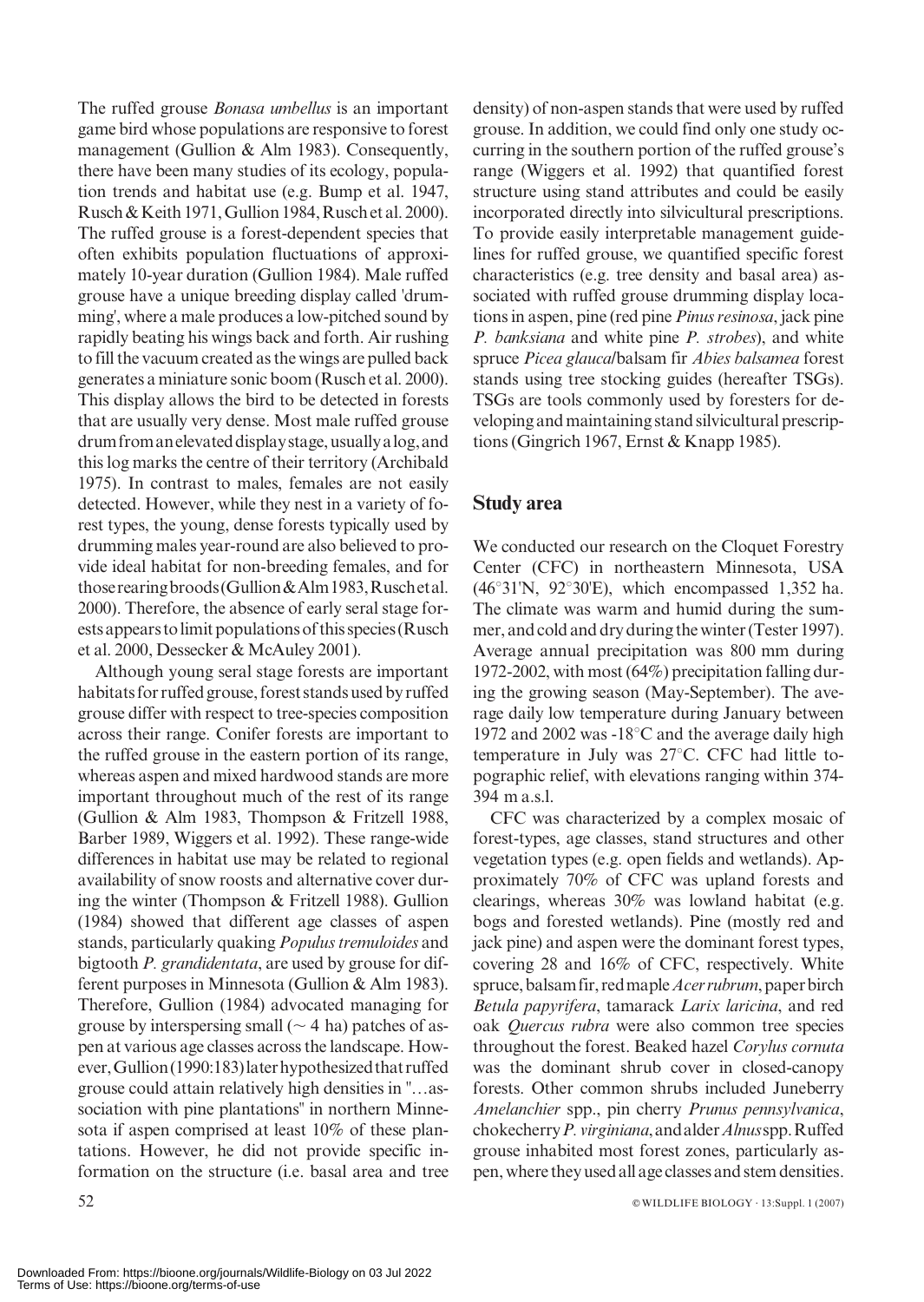# **Methods**

Ruffed grouse display by drumming from a structure such as a log or a rock (Bump et al. 1947, Rusch et al. 2000). These drumming display sites (structures) represent activity centres, and males confine much of their activity to within 2.5 ha of a primary and one or more alternate drumming structures throughout the breeding season (Archibald 1975). Primary drumming structures represent the site used most consistently throughout the spring, whereas alternate sites are used only occasionally (Gullion 1967). We conducted drumming surveys to locate display sites that were occupied by ruffed grouse during the spring breeding season (April-early June). Male and female ruffed grouse share the same habitats during the winter and early spring breeding periods. Thus, the area surrounding the drumming log represents habitat for both sexes during the physiologically stressful winter and early spring seasons (Gullion & Alm 1983). Radio-telemetry studies indicate that survival rates of ruffed grouse are lowest and predation rates highest during these seasons (Lauten 1995). Thus, providing habitat for drumming male ruffed grouse benefits the entire population. Our sampling units for this study were all the grouse activity centres  $(N = 110)$  on CFC.

We conducted drumming surveys along nine permanent transects that provided complete survey coverage of the study area. We conducted 15 surveys alongeachtransectbetween1Apriland13June,2002- 2005. We divided the 15 surveys into three short-duration (i.e. 5-day) periods based on the robust design, which allowed confidence that we sampled most of the population (Zimmerman  $&$  Gutiérrez in press). Surveys consisted of walking along transects while listening for drumming males. We alternated the direction travelled along each transect between successive surveys. We located and mapped all drumming birds and their display structures using binoculars, a compass and GPS. If the grouse flushed before being located, we searched for accumulations of faecal droppings that indicated heavy use of a drumming structure (Gullion & Marshall 1968).

We estimated tree density and basal area at every drumming structure and within every upland forest stand not usedby grouse on CFC using a variable plot procedure withawedge prism(Husch etal.2003).The variable plot procedure entails sampling trees based on their diameter and distance from the plot centre. This technique allows estimation of tree density and basal area on a per hectare basis for each sample point (Husch et al. 2003). At each sample site we measured: 1) basal area of all woody vegetation  $\geq$  5 cm diameter at a height of 1.37 m, 2) diameter at 1.37 m of each tallied tree, and 3) several additional variables quantifying shrub density and drumming structure characteristics.

#### Tree stocking guides (TSG)

Common objectives of forest management are timber production, wildlife habitat and recreational activities. Maximizing management returns could include maximizing species numbers, hunting opportunitiesorfinancialgainsfromtimbersales.Forestmanagers attempt to maximize these returns by encouraging aspects of natural stand development that meet management objectives. TSGs are common tools used by forest managers in North America and Europe because they illustrate two important measures of stand density: tree density (stems/ha) and basal area (m $^2$ /ha; Ernst & Knapp 1985). TSGs are plots of basal area against tree density for different diameter size classes (Fig. 1). The different diameter classes areoftenusedasasurrogateforageclassbecauseolder trees usually have greater diameters. Absolute tree density is not useful for management because density is known to vary by stand age and species composition. Thus, reference stocking levels are needed to chart stand growth, given stand age and species composition (Ernst & Knapp 1985). The two most common frames of reference used in TSGs are called the A- and B-lines. The A-line (see Fig. 1) represents the zone of maximum tree density where self-thinning occurs for a given diameter class and species. Stands that are above the A-line are considered to be 'overstocked' and tree density is sufficiently high so that natural mortality and competition can lead to a net negative growth rate of the stand. The B-line represents the zone where full site occupancy and complete canopy closure occurs for a given diameter class. Densities below the B-line result in open spaces within the canopy. Foresters thin stands to maintain them between the A- and B-lines. The relative position of the stand, based on basal area and tree density, within the A- and B-lines depends on management objectives. We recreated a published stocking guide for aspen, pine and spruce/fir forests. We constructed the A-line using data on red pine (Benzie 1977), spruce/ fir (Frank & Bjorkbom 1973) and aspen (Perala 1986). We constructed the B-lines for red pine, balsam fir, white spruce and aspen using equations for the crown dimensions of trees grown in open areas free from competition (Ek 1974). Spruce and fir are of-

 $\infty$  WILDLIFE BIOLOGY · 13:Suppl. 1 (2007) 53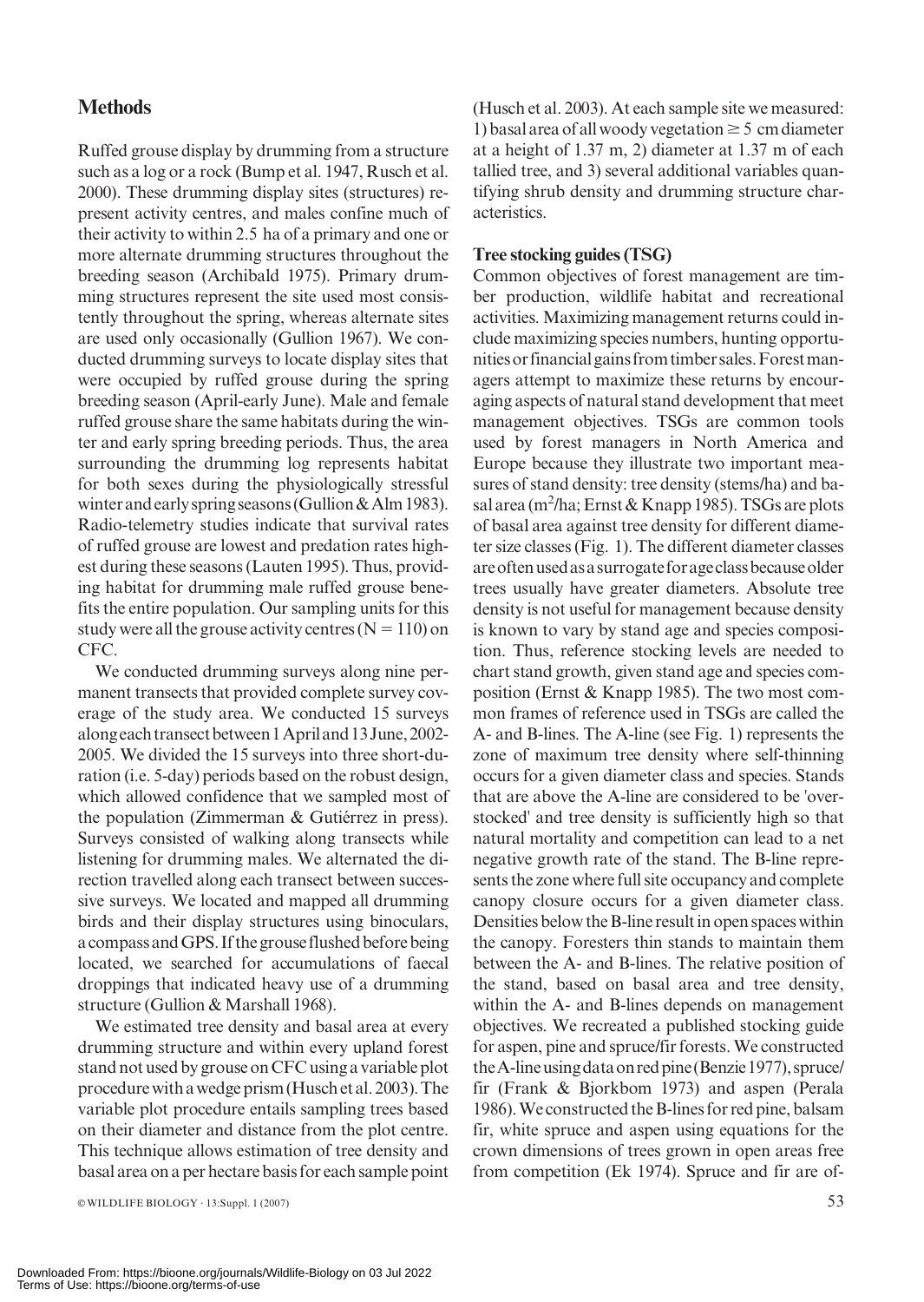

Figure 1. Tree stocking guide for aspen (dashed lines), spruce/fir (dotted lines), and pine (solid lines) with grouse data. Black lines represent A-lines and gray lines represent Blines (see text for explanation). Black circle, triangle and star represent stand characteristicsaroundusedsitesinaspen,spruce/firand pine forests, respectively. Gray circle, triangle and star represent predicted stand characteristics around unused sites in aspen, spruce/fir and pine forests, respectively, based on best model. Error bars represent 95% confidence intervals for predicted stand characteristics. We included North American equivalents to metric units for density (i.e. stems per acre; stems/ac) and basal area (square feet per acre;  $ft<sup>2</sup>/ac$ ) to facilitate their use by American foresters. Black squares represent goshawk foraginglocationsasobtainedfromBoaletal. (2005).

ten managed together, and we could find no published A-line that considered these species separately. However, the crown dimensions for these two species are different, which would affect the equations used to estimate the B-line. Thus, we estimated a single Aline for the spruce/fir category and separate B-lines for spruce and fir tree species. We constructed these lines to project ruffed grouse habitat characteristics onto these charts (see below) to provide easily interpretable management guidelines for this species. Although we used a hardwood stand class (mix of birch, maple and aspen) in the analyses below, we did not include hardwoods in our TSG, because these are not actively managed at CFC.

#### Statistical analyses

We estimated characteristics of grouse habitat that would be useful for grouse management by: 1) specifying a priori hypotheses (models) to assess whether tree density and basal area differed by site use category (i.e. primary drumming structure, alternate drumming structure or unused site) or forest type (pine, aspen, spruce/fir or northern hardwood; Table 1), 2) then we estimated the parameters of the models using multiple linear regression (PROC GENMOD in SAS), 3) ranked the models using a small sample adjustment of Akaikes's Information Criterion (AIC<sub>c</sub>; Burnham & Anderson 2002), and 4) retained the highest-ranked (lowest  $AIC<sub>c</sub>$ ) model to estimate tree density and basal area to add to the ruffed grouse TSG. Once we calculated tree density and basal area from the best model, we plotted these estimates on the TSG to indicate the management zone for ruffed grouse. Because goshawks Accipiter gentilis commonly prey upon ruffed grouse in our study area (Gullion 1981b), we also plotted tree density and basal area measured at goshawk foraging locations using data collected by Boal et al. (2005).

## A priori models

We identified five *a priori* hypotheses; each of these hypotheses was evaluated using tree density as the response variable and each was also evaluated using tree basal area as the response variable (i.e. we conducted two sets of modelling). Because our objective was to plot tree density and basalarea of ruffed grouse locations directly onto a TSG, we used our modelling to derive estimates of tree density and basal area. That is, our response variables were tree density and basal area (i.e. X and Y variables on the TSG). Thus, our approach differed from a modelling study where the

Table 1. Percent of unused locations ( $N = 301$ ) and used grouse drumming structures ( $N = 220$ ) in six different forest types at the Cloquet Forestry Center, Minnesota, USA, during 2002-2005.

|                   | Percent of points |      |  |  |
|-------------------|-------------------|------|--|--|
| Forest type       | Unused            | Used |  |  |
| Aspen             | 24                | 67   |  |  |
| Forested wetland  | 12                |      |  |  |
| Mix               |                   |      |  |  |
| Northern hardwood | 8                 |      |  |  |
| Pine              | 38                | 18   |  |  |
| Spruce/fir        | 11                |      |  |  |

54 **EXECUTE:** BIOLOGY · 13:Suppl. 1 (2007)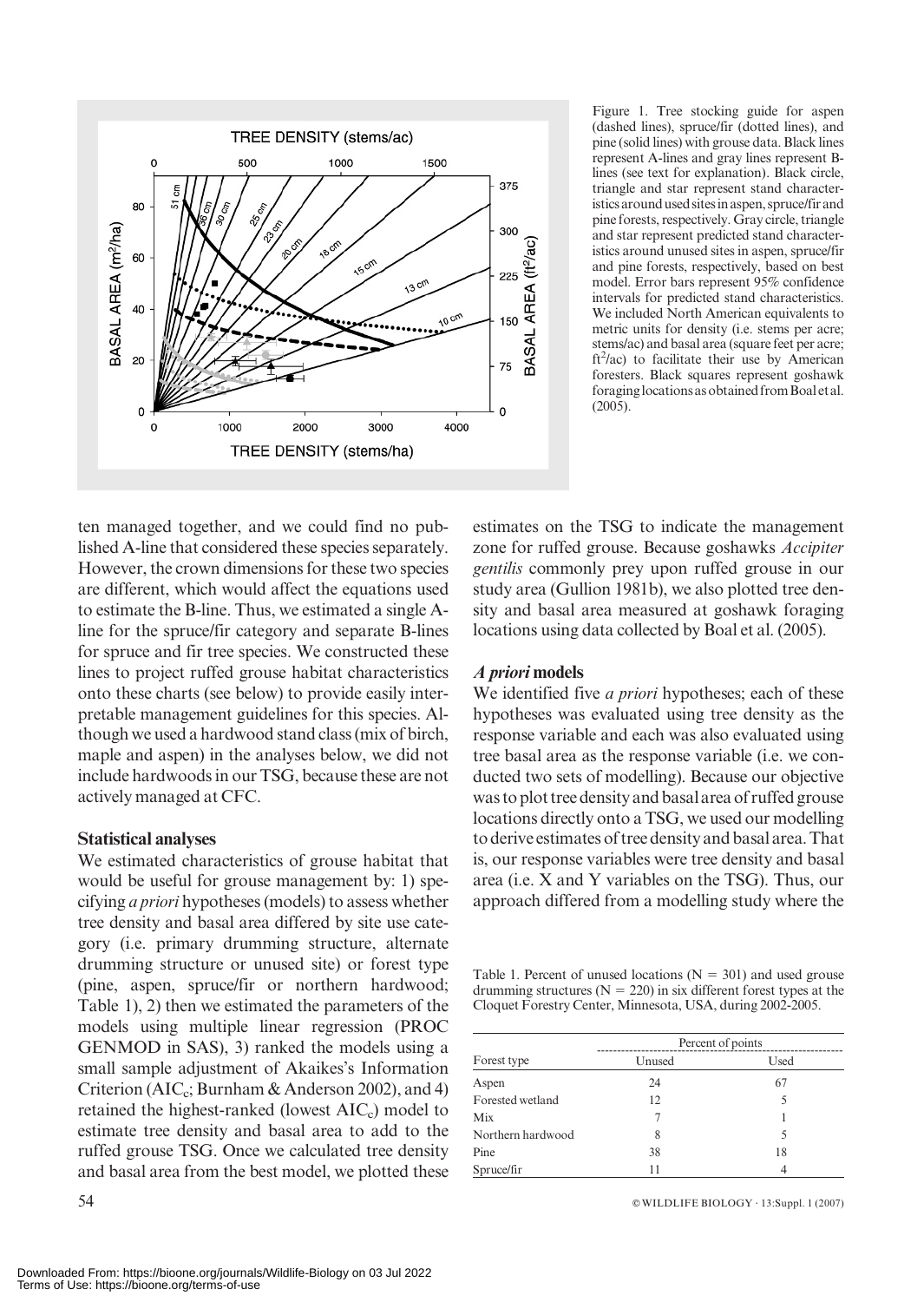Table 2. Results of model selection for assessing the difference in tree density around structure types and within different forest types at the Cloquet Forestry Center during 2002-2005. Forest types include aspen, pine, spruce/fir, northern hardwood, mixed hardwood/conifer, and forested wetlands. Primary and alternate drumming logs are indicated as  $1^{\circ}$  and  $2^{\circ}$ , respectively.

| Model no       | Model                                              | Sample size | Number of<br>parameters | $\rm AICc$ | $\Delta AICc$ | AIC <sub>c</sub> weight |
|----------------|----------------------------------------------------|-------------|-------------------------|------------|---------------|-------------------------|
| $\overline{4}$ | Used vs unused + Forest type                       | 521         |                         | 7994.40    | 0.00          | 0.68                    |
| 5              | $1^{\circ}$ vs $2^{\circ}$ vs unused + Forest type | 521         |                         | 7996.43    | 2.03          | 0.24                    |
| 3              | Forest type                                        | 521         | 6                       | 7998.77    | 4.37          | 0.08                    |
|                | Used vs unused                                     | 521         |                         | 8017.44    | 23.04         | 0.00                    |
| $\gamma$       | $1^\circ$ vs $2^\circ$ vs unused                   | 521         |                         | 8019.46    | 25.06         | 0.00                    |

objective is to differentiate between used and unused (or available) sites (i.e. a binary (0/1) response variable). Although we included 'used' versus 'unused' as a categorical predictor variable rather than a response variable, the confidence interval for the predictor variable still provided insight into whether we could distinguish between used and used sites. For example, if the 95% confidence interval for the parameter representing site classification (e.g. whether a site was used or unused) excluded zero, then we concluded that the response variable (basal area or tree density) differed among the site classification categories. We specified two models that predicted that tree density and basal area varied by site use classification (models  $\#1$  and  $\#2$ ; Tables 2 and 3). Model  $\#3$  (see Tables 2 and 3) predicted that tree density and basal area varied by forest type (i.e. aspen, pine, spruce/fir, northern hardwood, mixed hardwood/conifer and forested wetlands), but not by site use classification. Models  $#4$  and  $#5$  predicted that the response variables varied by site use classification and forest type. All predictor variables in the models were 0 or 1 indicator variables. For example, in model #4, sites were assigned a 1 if they were used by grouse, and a 0 if they were unused locations. For each of the forest type variables, we assigned a 1 for the forest type containing the location and a 0 otherwise. We included unused aspen sites as a reference for all habitat models. Thus, for model  $#4$ , we included an intercept, one variable for use and five indicator variables for six forest types. Because our sampling units were the activity centres, primary and alternate logs within an activity centre were not independent units (i.e. a unique grouse selected one primary and  $\geq 1$  alternate structure). To assess whether this dependency affected our results, we estimated each model using the full set (all primary and alternate logs) and then estimated all models using a reduced data set (a single primary log from each activity centre).

## **Results**

We located 220 ruffed grouse drumming sites from 2002 through 2005. We sampled vegetation at 301 unused locations in upland forest stands, which represented the complete stand inventory on the CFC. Most of the 220 drumming locations occurred in aspen stands, whereas most of the unused locations occurred in pine stands (see Table 1). Model selection results and assessment of parameters within the  $AIC<sub>c</sub>$ selected models were identical using the full (primary and alternate drumming logs) and reduced (a single primary log from each activity centre) data sets. Therefore, we concluded that the dependence among some of the logs did not bias our conclusions. We present all results based on the full data set because we were interested in assessing whether forest characteristics surrounding primary structures differed from characteristics surrounding alternate structuresin ad-

Table 3. Results of model selection for assessing the difference in tree basal area around structure types and within different forest types at the Cloquet Forestry Center during 2002-2005. Forest types include aspen, pine, spruce/fir, northern hardwood, mixed hardwood/conifer, and forested wetlands. Primary and alternate drumming logs are indicated as 1° and 2°, respectively.

| Model no       | Model                                          | Sample size | Number of<br>parameters | AICc    | $\triangle AICc$ | AIC <sub>c</sub> weight |
|----------------|------------------------------------------------|-------------|-------------------------|---------|------------------|-------------------------|
| $\overline{4}$ | Used vs unused + forest type                   | 521         |                         | 5318.17 | 0.00             | 0.60                    |
| 5              | $1^\circ$ vs $2^\circ$ vs unused + forest type | 521         |                         | 5319.09 | 0.81             | 0.40                    |
|                | Used vs unused                                 | 521         |                         | 5365.66 | 47.39            | 0.00                    |
| 2              | $1^\circ$ vs $2^\circ$ vs unused               | 521         |                         | 5366.07 | 47.80            | 0.00                    |
|                | Forest type                                    | 521         |                         | 5415.38 | 97.11            | 0.00                    |

 $\infty$  WILDLIFE BIOLOGY · 13:Suppl. 1 (2007) 55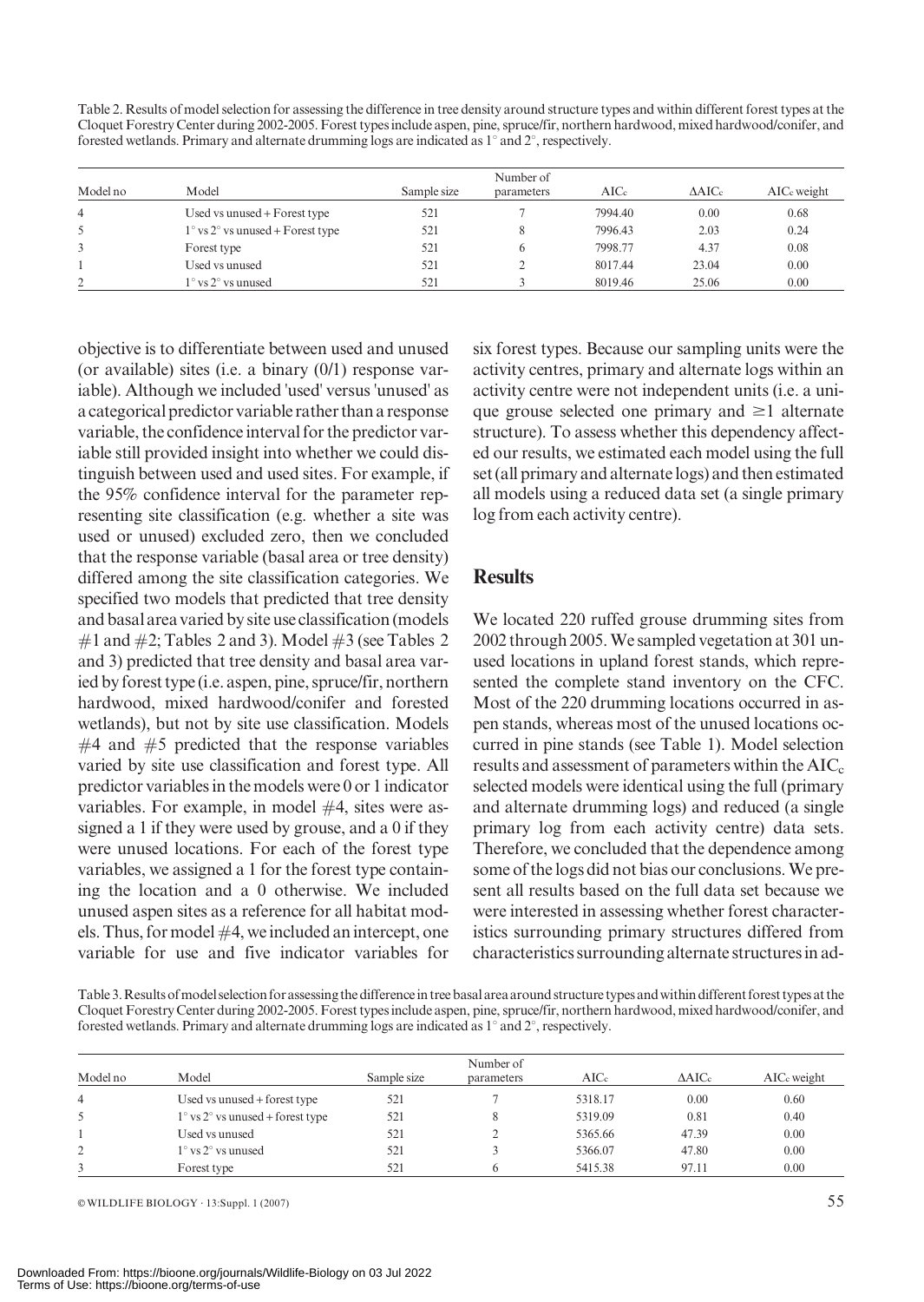Table 4. Parameter estimates from  $AIC<sub>c</sub>$  selected regression model for estimating tree density for ruffed grouse management at the Cloquet Forestry Center during 2002-2005. Forest type is a categorical predictor variable and the aspen category was used as the reference level (i.e. predicted values for aspen are estimated by assigning all other forest types a zero).

|                  | Parameter |        |           | 95% CI    |
|------------------|-----------|--------|-----------|-----------|
| Parameter        | estimate  | SE     | Lower     | Upper     |
| Intercept        | 600.44    | 48.32  | 505.74    | 695.14    |
| <b>Used</b>      | 128.52    | 50.54  | 29.46     | 227.57    |
| Mix              | $-369.99$ | 118.28 | $-601.82$ | $-138.16$ |
| Pine             | $-293.49$ | 57.60  | $-406.38$ | $-180.60$ |
| Forested wetland | $-311.84$ | 85.24  | $-478.90$ | $-144.78$ |
| Hardwood         | $-104.36$ | 97.45  | $-295.35$ | 86.64     |
| Spruce/fir       | $-101.71$ | 88.56  | $-275.28$ | 71.86     |

dition to assessing whether forest characteristics differed between used (i.e. primary and alternate sites pooled) and unused sites.

Both tree density (see Table 2) and basal area (see Table 3) varied between used and unused sites, and amongst forest types. The best model (with the lowest  $AIC<sub>c</sub>$ ) for tree density indicated that used sites had greater tree densities than unused sites and that aspen stands had greater tree densities than other forest types with the exception of the spruce/fir type (95% confidence interval =  $-275.28, +71.86$ ; Table 4). AIC<sub>c</sub> weights indicated strong support for this model because it was 2.8 times more likely than the second ranked model. The best model for basal area indicated that used sites had less basal area than unused sites, and that pine and spruce/fir stands had greater basal area than aspen stands (Table 5). Model selection also indicated some support for differences in basal area between primary, alternate and unused locations (see Table 3).

The plots of the predicted tree density and basal area illustrated that grouse locations were characterized by greater stem densities and less basal area than unusedsitesinthethreeforesttypes(seeFig. 1).However, the 95% confidence intervals indicated that there was great overlap in tree density between the used and unused sites. Grouse locations were characterized by greater tree density and less basal area in aspen stands than in pine stands used by grouse. Tree densities and basal area surrounding grouse locations within spruce/fir stands were highly variable and overlapped those measured at grouse locations within aspen and pine (see Fig. 1). The TSG indicated that grouse used younger aspen stands, which were in the middle of the 'target' management zone for aspen stands. Similarly, grouse locations in pine and spruce/ fir were also in younger stands, but close to the B-line.

Table 5. Parameter estimates from AIC<sub>c</sub> selected regression model for estimating tree basal area for ruffed grouse management at the Cloquet Forestry Center during 2002-2005. Forest type is a categorical predictor variable and the aspen category was used as the reference level (i.e. predicted values for aspen are estimated by assigning all other forest types a zero).

|                  | Parameter |      | 95% CI   |          |  |
|------------------|-----------|------|----------|----------|--|
| Parameter        | estimate  | SЕ   | Lower    | Upper    |  |
| Intercept        | 96.68     | 3.71 | 89.42    | 103.94   |  |
| Used             | $-40.50$  | 3.88 | $-48.09$ | $-32.90$ |  |
| Mix              | $-1.81$   | 9.07 | $-19.59$ | 15.96    |  |
| Pine             | 29.83     | 4.42 | 21.17    | 38.48    |  |
| Forested wetland | $-4.84$   | 6.54 | $-17.65$ | 7.97     |  |
| Hardwood         | 11.44     | 7.47 | $-3.20$  | 29.09    |  |
| Spruce/fir       | 20.52     | 6.79 | 7.21     | 33.83    |  |

In contrast, goshawks tended to forage in 'fully stocked' or 'overstocked' stands, which had larger diameter trees than was typical of trees in ruffed grouse habitat.

#### **Discussion**

Many researchers have studied ruffed grouse habitat (Rusch et al. 2000). A unifying theme from ruffed grouse habitat studies is that stands characterized by high stem density are important for grouse drumming and breeding habitat (Dessecker & McAuley 2001). However, most studies do not provide managers with guidelines for managing specific stand attributes to encourage ruffed grouse. Moreover, most published quantitative data from the upper Midwestern United States are based on data from aspen-dominated stands, which does not guide foresters who are managing conifer forests for other uses (e.g. timber production), but are also interested in providingsomegrousehabitat.Weusedruffedgrouse to demonstrate one technique that can be used to apply the results of wildlife research to management, and we present recommendations for grouse management in non-aspen forests. Our inferences apply directly to drumming and non-breeding habitat. Nesting females or females with broods may require different stand attributes (Rusch et al. 2000). Nonetheless, ruffed grouse survival rates are the lowest during the winter and spring seasons (Lauten 1995) when both sexes use similar habitats (Gullion & Alm 1983). Thus, managing for drumming grouse habitat is important to ruffed grouse populations.

Our data show that different management strategies should be applied to different forest types to encourage development of ruffed grouse habitat. The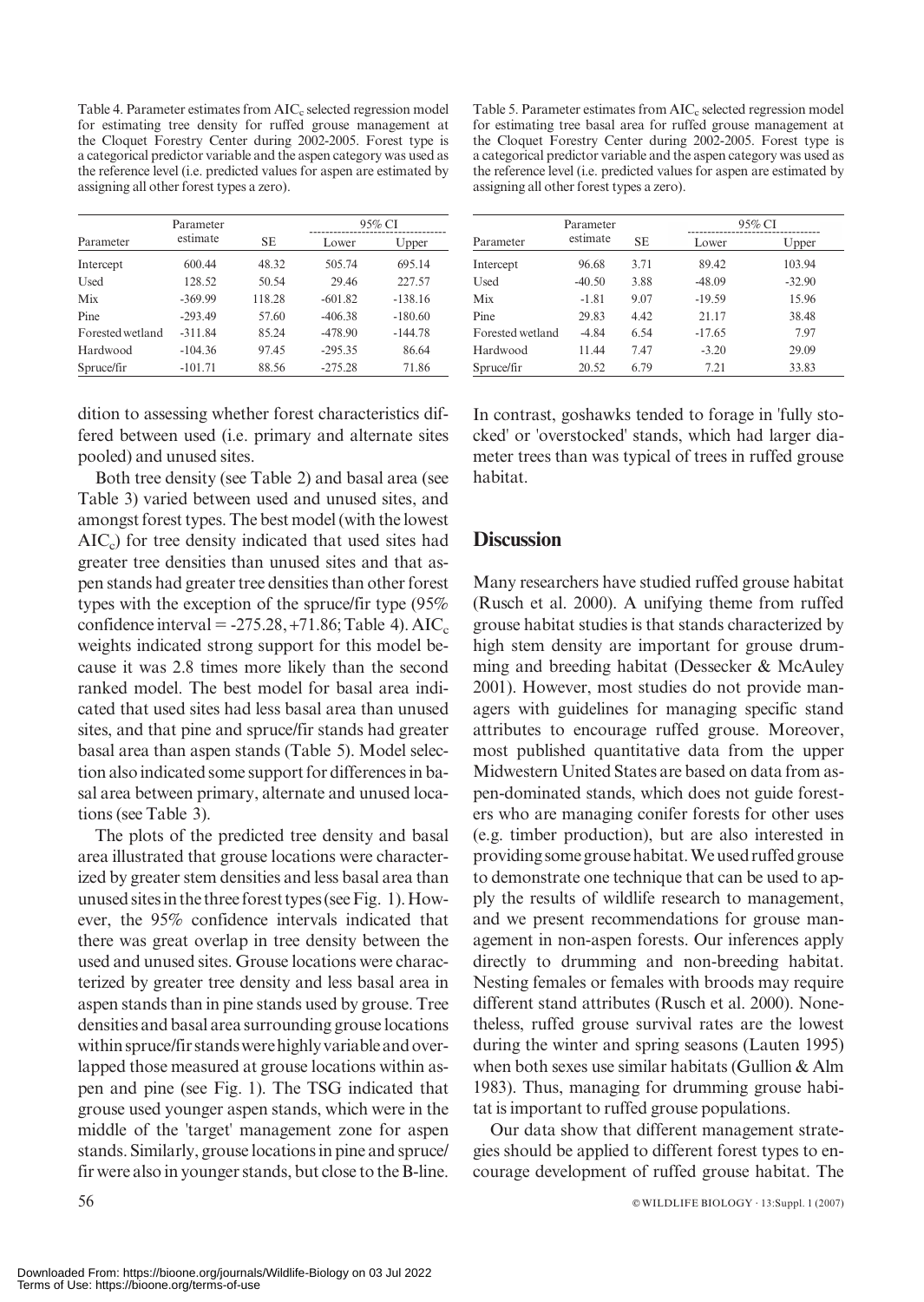major effects of forest type occurred between the pine and aspen categories. Sites occupied by grouse within pine stands were characterized by a lower tree density and greater tree basal area than sites occupied by grouse in aspen stands. This difference is likely due to differences in the natural structure of pine and aspen trees (Thompson & Fritzell 1988). Pine stands with lower density and higher basal area often have open canopies, which allow the development of a shrub component and small inclusions of aspen. A shrub component may provide cover requirements for ruffed grouse, and small inclusions of aspen may provide habitable microsite characteristics as hypothesized by Gullion (1990). Consequently, grouse sites in pine and spruce/fir stands at CFC have stem densities and tree basal areas that are closer to the B-line, whereas aspen stands used by ruffed grouse occur in the middle of the aspen management zone (i.e. directly between the A-line and B-line). In contrast, data collected by Boal et al. (2005) indicate that goshawks commonly forage in older conifer stands that were fully stocked or overstocked (i.e. closer to the A-line). Generally, forest managers manipulate stands to be closer to the B-line when they are interested in faster growthofhigh-qualitysaw-logsandtimber.Suchmanipulations entail various thinning techniques to reduce tree density, which: 1) allow harvest of some merchantable wood that would have been lost to mortality and 2) increase the resources available to subsequent diameter growth of the remaining trees (Smith et al. 1997). Different thinning techniques include low thinning, crown thinning, row thinning or free thinning (Smith et al. 1997). Low thinning removes trees from the lower crown class, which may be important cover for ruffed grouse (Boag 1976). Row thinning removes trees in distinct rows, which could provide flight corridors to goshawks (Gullion 1981a). Thus, we recommend that those interested in encouraging ruffed grouse in conifer stands use crown thinning or free thinning prescriptions. Free thinning, which removes trees to encourage individual crop trees, could be used as a tool to encourage the inclusion of dense understory vegetation necessary for drumming cover if small patches of conifers are removed in the process. We do not imply that our management recommendations for conifer stands would result in grouse densities similar to densities attained in aspen, but we do hypothesize that our proposed management strategies for conifer stands would result in higher grouse densities than would be possible under other strategies for conifer stands.

Wildlife research can greatly improve the quality of conservation programmes if the results of studies could be efficiently incorporated into management (Noss 1990, Åberg et al. 2003). We demonstrate in our analyses that wildlife (in this case ruffed grouse) habitat data can be incorporated directly into forest management plans by using traditional forest silviculture tools such as tree stocking charts. We encourage wildlife researchers to exercise considerable thought not only about collecting data that are ecologically interesting, but also collecting data that are easily interpretable by forest, range or other land managers.

Acknowledgements - we thank our dedicated field assistants N. Bygd, R. Heinen, S. Kyle, K. Oelhafen, T. Radtke, W. Ruhman, D. Stangle and D. Vincent. D. Grandmaison provided valuable logistical and field support and B. Loeffelholz helped edit the GIS map. D. Andersen, J. Nichols, M. Seamans, W. Thogmartin, S. Banerjee, J. Zimmerman, M. Larson, J. Fieberg and G. Giudice provided helpful design and analysis suggestions. Comments from L. Ellison and two anonymous reviewers greatly improved the quality of the manuscript. The University of Minnesota (Department of Fisheries, Wildlife and Conservation Biology, Graduate School Fellowship to Guthrie S. Zimmerman, and Huempfner Ruffed Grouse Fund), D.H. Rusch Scholarship to Guthrie S. Zimmerman, Cloquet Forestry Center, Leigh Perkins Fellowship to Guthrie S. Zimmerman, Minnesota Agriculture and Experiment Station Project MIN-41-036 to R.J. Gutiérrez, Orvis Foundation, and The American Museum of Natural History provided financial support.

# **References**

- Åberg, J., Swenson, J.E.  $&$  Angelstam, P. 2003: The habitat requirements of hazel grouse (Bonasa bonasia) in managed boreal forest and applicability of forest stand descriptions as a tool to identify suitable patches. - Forest Ecology and Management 175: 437-444.
- Archibald, H.L. 1975: Temporal patterns of spring space use by ruffed grouse. - Journal of Wildlife Management 39: 472-481.
- Barber, H.L. 1989: Evergreen controversy. In: Atwater, S. & Schnell, J. (Eds.); Ruffed Grouse. Stackpole Books, Harrisburg, Pennsylvania, USA, pp. 328-329.
- Benzie, J.W. 1977: Red pine in the north-central states. - USDA Forest Service General Technical Report NC-33, St. Paul, MN, USA, 22 pp.
- Boag, D.A.1976: The effect of shrub removal on occupancy of ruffed grouse drumming sites. - Journal of Wildlife Management 40: 105-110.
- Boal, C.W., Andersen, D.E. & Kennedy, P.L. 2005: Breeding season foraging habitat of breeding male northerngoshawksintheLaurentianMixedForestProvince,

 $\infty$  WILDLIFE BIOLOGY · 13:Suppl. 1 (2007) 57